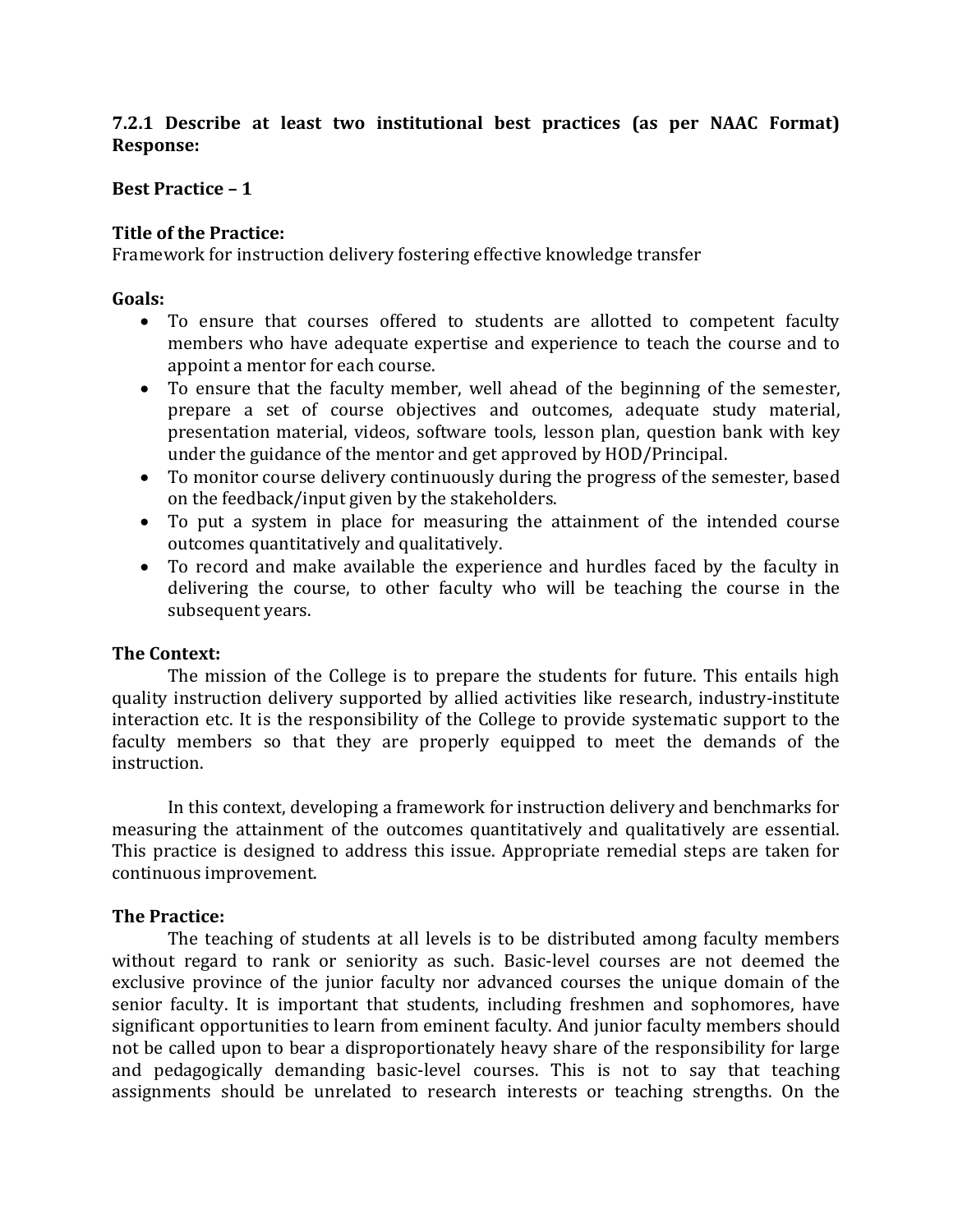contrary, the marriage of teaching and research greatly enhances both enterprises. Comparative advantages and strengths are an appropriate consideration in allocating teaching responsibilities. Naturally, teachers should be flexible enough to offer courses outside narrow fields of specialization

A skill matrix is prepared taking into account faculty specialization, performance of the faculty in the last two years and professional experience. From the skill matrix, appropriate faculty is identified for teaching each course in consultation with the faculty. The faculty with vast teaching experience and expertise is identified as a mentor for the course. Mentor of a particular course guides the faculty members in defining the course objectives and course out comes based on the syllabus and assist them in preparing lesson plan, notes on lesson and other adequate study material, presentation material, videos, software tools and question bank with key. Well ahead of the beginning of the coursework, it is ensured that teachers are well equipped to handle the courses assigned to them.

As the semester progresses, courses are delivered as per the lesson plan. Periodically the mentor of a particular course interact with the faculty offering the course and ensure that the delivery is in line with the lesson plan. In case of any deviation, suitable measures are taken to bring it in line with the lesson plan. On last Saturday of every month the HOD reviews the progress of the course delivery.

To ensure the quality and effectiveness of the course delivery, periodic feedback is collected and appropriate measures are taken as detailed below:

- Feedback from the students collected in the Class Committee meeting arranged after the first and second internal assessment tests (Unit tests).
- Online feedback is taken from the students on the teaching of every course between 6th and 8th week from the start of the semester.
- Once in a semester, general counseling is arranged. During general counseling, each student is counseled by a senior faculty belonging to any other department so that, the student feels free to express his difficulties and issues concerning the teaching learning process.
- Once in a semester a parent-teacher meeting is arranged to get parents' views also. For all the concerns raised appropriate actions are taken. Performance of the students in the internal assessment tests is taken as an indicator of attainment of course outcome. In this regard, the weightage given for different course outcomes and the performance of the individual students in each course outcome are evaluated and quantitative assessment of attainment of course outcome is made after every assessment tests. It serves as guideline to make sure whether the intended outcomes are achieved or not. Wherever the attainment is low, appropriate corrective measures are taken. At the end of the semester, the teacher prepares a comprehensive end semester course review form which provides input for the teachers who will be handling the same course in the next term.

**Evidence of Success:** The following table depicts the overall improvement in the pass percentage achieved by final year students during 2012-19.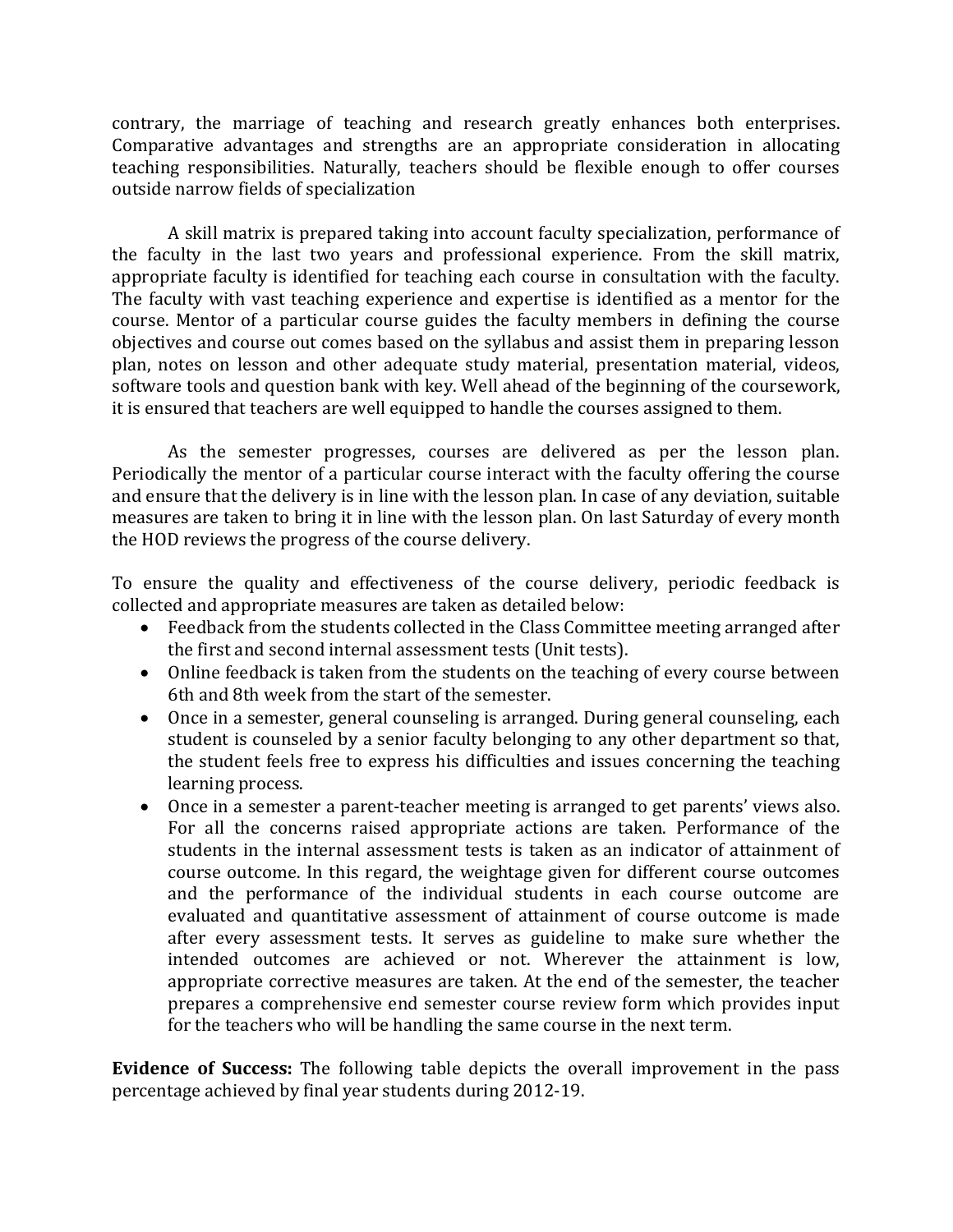| Academic    | Pass       |
|-------------|------------|
| Year        | Percentage |
| $2012 - 13$ | 62.56      |
| $2013 - 14$ | 84.74      |
| $2014 - 15$ | 83.38      |
| $2015 - 16$ | 82.59      |
| $2016 - 17$ | 84.71      |
| $2017 - 18$ | 84.08      |
| $2018 - 19$ | 87.29      |

# **Student Performace**

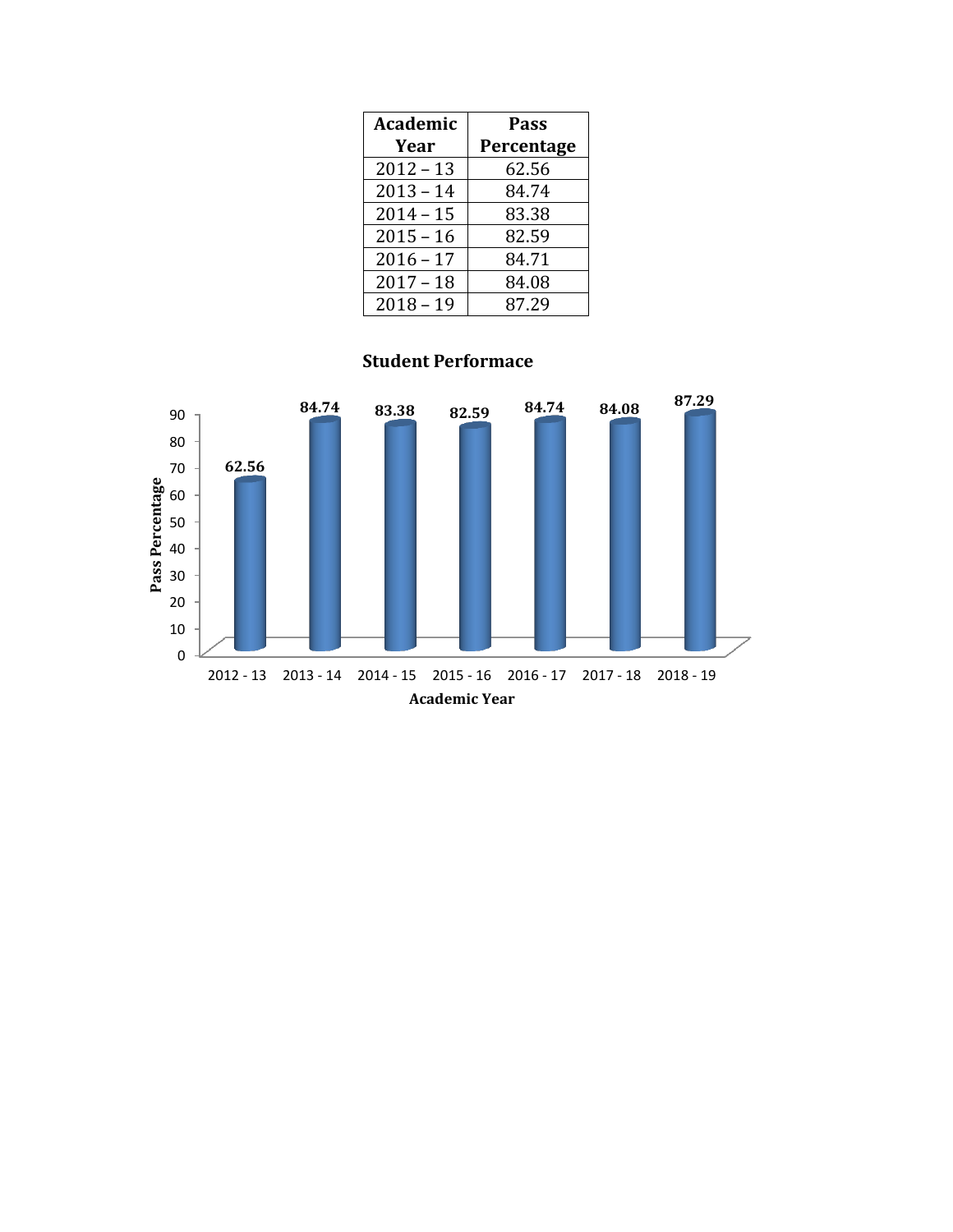# **Best Practice – 2**

## **Title of the Practice:**

Creation and maintenance of an Eco-friendly Campus

## **Objectives of the Practice:**

The objectives of this initiative are:

- Creating awareness among the college community an atmosphere and learning environment that advances a civil and sustainable growth.
- Cheering the college community to steer and uphold sustainable solutions through teaching, research and extension activities that tackle live issues of the campus and its adjacent communities.
- Ensuring the preservation of biological diversity and the protection of this ecosensitive area by adopting thud and sustainable growth.
- Fastening the traditional knowledge and practices of local communities and involving them in the conservation and sustainable use of these resources.

## **Context:**

- Since college is located in drought area, plantation of trees leads to increase in rainfall.
- To maintain pollution free environment in the college premises.

## **The Practice:**

Eco-Friendly Practices followed by both the faculty and the students on the campus are:

- **Bicycles and Public Transport:** The faculty members and the students residing nearby are encouraged to come on bicycles. Thus we prevent the emission of carbon dioxide on the campus. The institution is located beside four lane road connecting Kadapa and Pulivendula. So we encourage our staff and students to use the public transport for safety, security and fuel conservation purpose.
- **Pedestrians Friendly Roads:** The campus has wide, well maintained black top roads, covering every nook and corner of it.
- **Plastic free campus and Paperless office:** Use of plastic bags and cups are discouraged inside the institution. Also, in the canteen, it is insisted on usage of steel plates/ leaf plates and steel cups or paper cups as mandatory. The institution is laid special attention on avoiding paper usage maximum in every part of the administration. The ultimate vision is to see the office completely as paperless. All accounts/office as well as academic information is stored and maintained through systems only. The total campus is Wi-Fi enabled. It is also an easier way to maintain paperless activities properly and promptly. Even the official information and circulars are preferred to be sent only through mails.
- **Green landscaping with trees and plants:** The institution has taken several measures for plantation with the vision Green Campus. 50% of total area is covered with trees. Tree plantation on the campus is the regular activity of the NSS wing.
- **Grid connected roof top solar photo voltaic power projects:** The College has embarked upon roof-top solar installations with an installed capacity of 200 kWp. If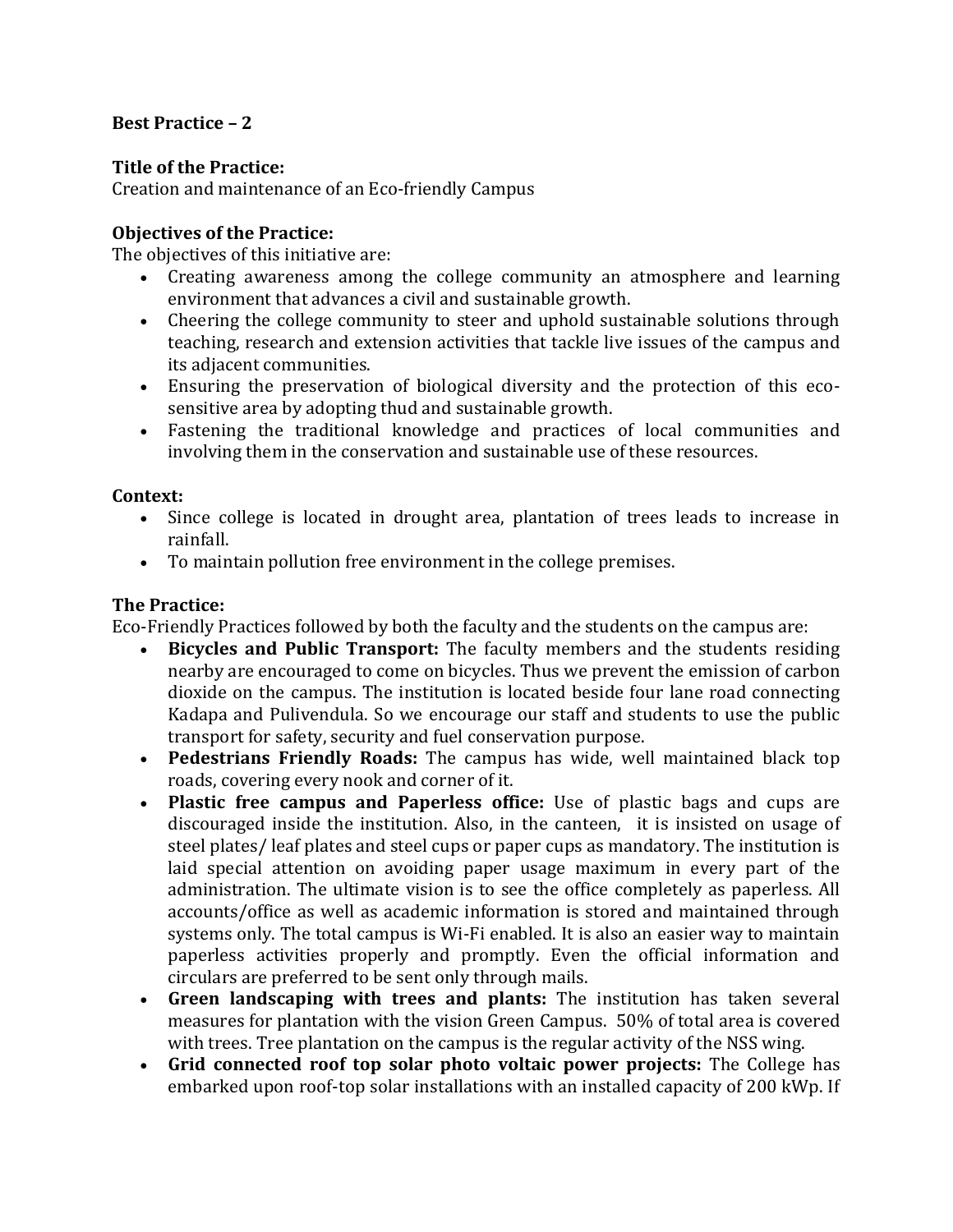the power requirement of the Institution is less than the solar generated power, then the surplus generation is feed to the grid.

# **Evidence of Success:**

Success in the creation of an Eco-Friendly University Campus is seen in the following:

- **The plantations and their maintenance:** A very plane environment has been tackled for the plantations mentioned above, and great care is taken for their systematic maintenance and robust growth. Whatever plants have been destroyed or deforested by animals have been promptly replaced.
- **Grid connected roof top solar photo voltaic power project**: The 200 kWp project is operational at Institution.
- **Waste management:** Transforming solid waste into harmless landfill material is operational for a year now, and will be scaled up shortly. All dead wood and seasonal trimming of trees are distributed to the labourers and nearby institutions for fuel.
- **Water conservation and supply management:** Plans are ready for construction of maximum number of soak pits at felicitous places to upraise the water table

# **Problems Encountered and Resources Required**

Even though opportunities are at hand to face ecofriendly possibilities on the campus, it is filled with extortionate issues

- Selection and preparation of locations for academic buildings called for expertise in a system of drains and plans for proper landscaping.
- Systematic planting of trees is very expensive but fruitful.

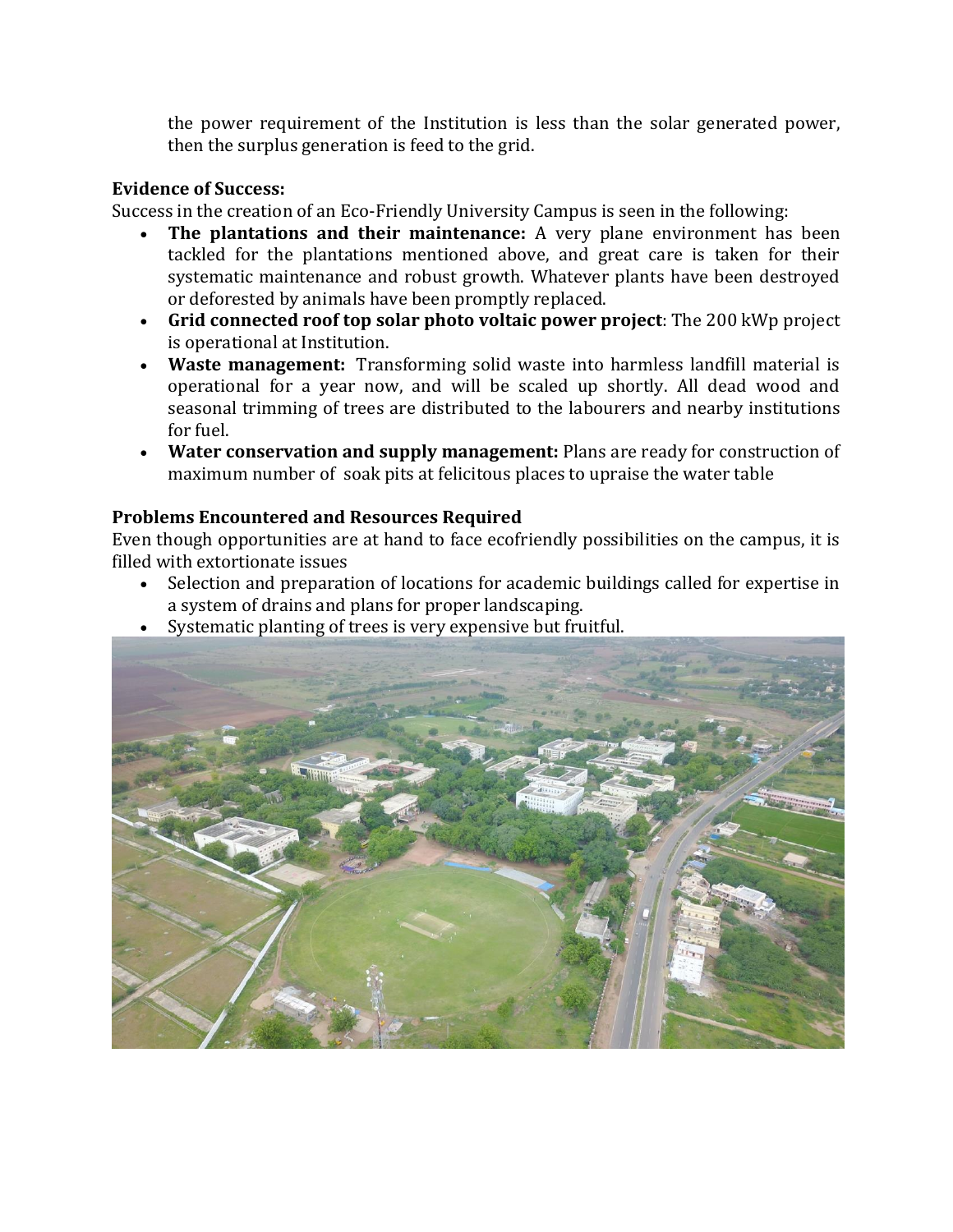



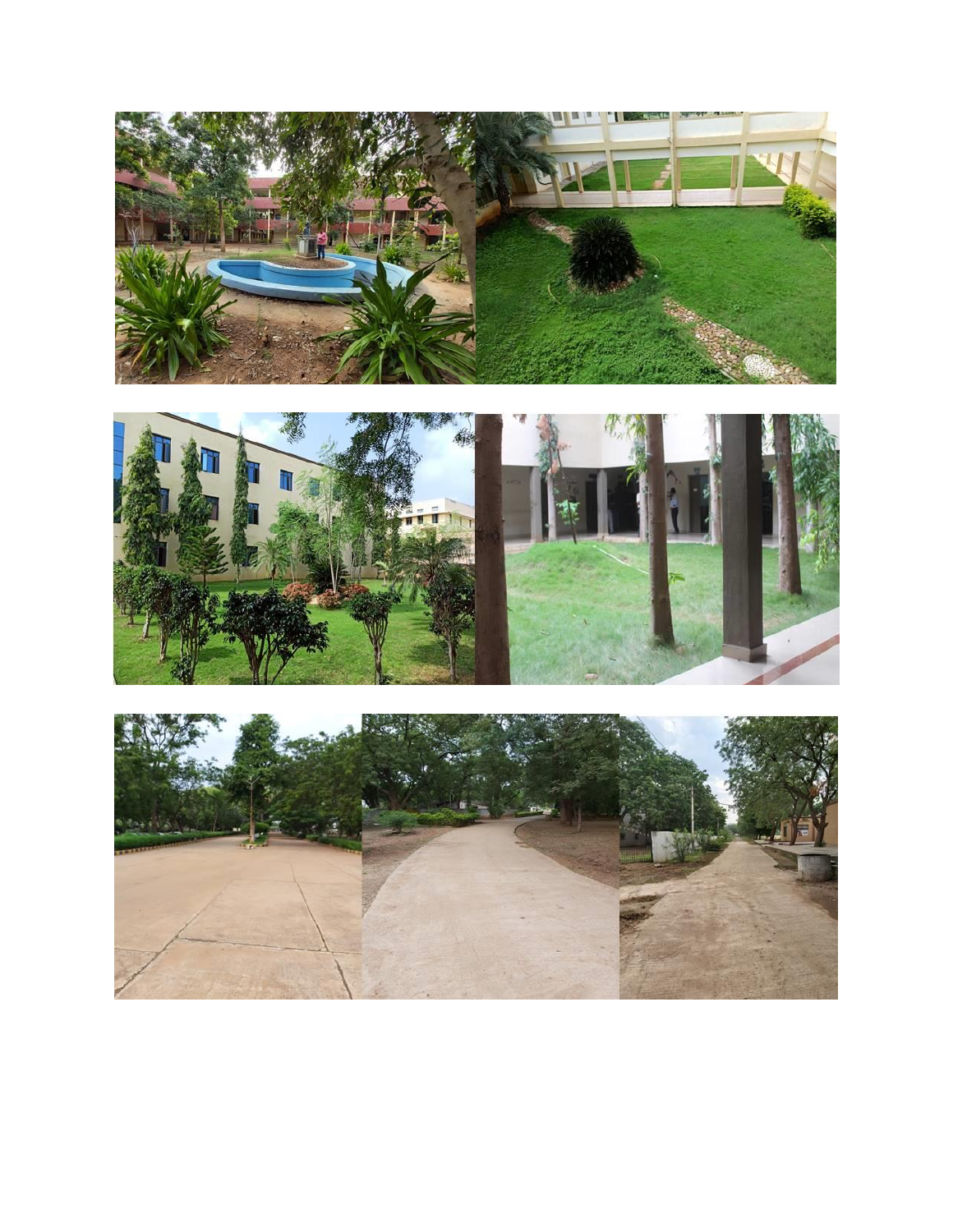### **Best Practice – 3**

### **Title of the Practice:**

Improving Teaching and Learning Process

### **Goals:**

To achieve the principles of the teaching / learning process which are multi-fold. The principles on the basis of which this best practice was decided was – to raise the curiosity of a student in a particular topic, to encourage the students to question the obvious and to increase the interaction in the class.

### **The Context:**

Rapid advancement in technology is one of the major issues that affect the teaching/learning process. The facilitators find it difficult to keep pace with the technosavvy learners. Further there is rapid change taking place in technology which aggravates the problem. Keeping the audience captivated throughout the lecture is another challenge. The facilitator is required to use a variety of tools to keep the learner engaged in the learning process. Having access to a variety of tools all the time may not be possible. Today knowledge is just a click away to the learner; a challenge faced by facilitators is to keep pace with the latest news and happenings. The teaching/learning process is given immense importance in the institute. The institute trains their facilitators continuously to help them enhance their teaching abilities. The learning imparted to the teachers is implemented in enhancing the learning experience of the learner.

### **The Practice:**

The teaching /learning process starts with designing of a lecture plan by the facilitator. The lecture plan is given in advance to the learners. The facilitator initiates a discussion or tells a story or questions the learners before defining the objectives. The objectives of the lectures are defined to specify to the learner the learning outcomes. During the lecture, discussions and questioning is encouraged. Holistic learning is encouraged through the continuous evaluation system. Various forms of assessment are used for continuous evaluation such as group discussions, assignments, PowerPoint presentations, class test to name a few. Various co-curricular activities are also organized for the learners. These activities give an opportunity to the students to put their knowledge into application. An aspect very unique about our teaching /learning process is the freedom given to learners to share their views and ideas. Even ideas that sound impractical are discussed and a proper explanation is given to the learners why they cannot be implemented. The learner is the part of the learning process rather than just a spectator of the same. A major limitation of the teaching /learning process is the time constraint. The facilitators have various ideas which they would like to implement in their class, however due to paucity of time all of them cannot be implemented.

### **Evidence of success:**

The evidence of success is visible, qualitatively as well as quantitatively. The qualitative indicators are a more positive outlook towards life, improvement in etiquettes and desire to understand things rather than learning by the rot. The quantitative indicators